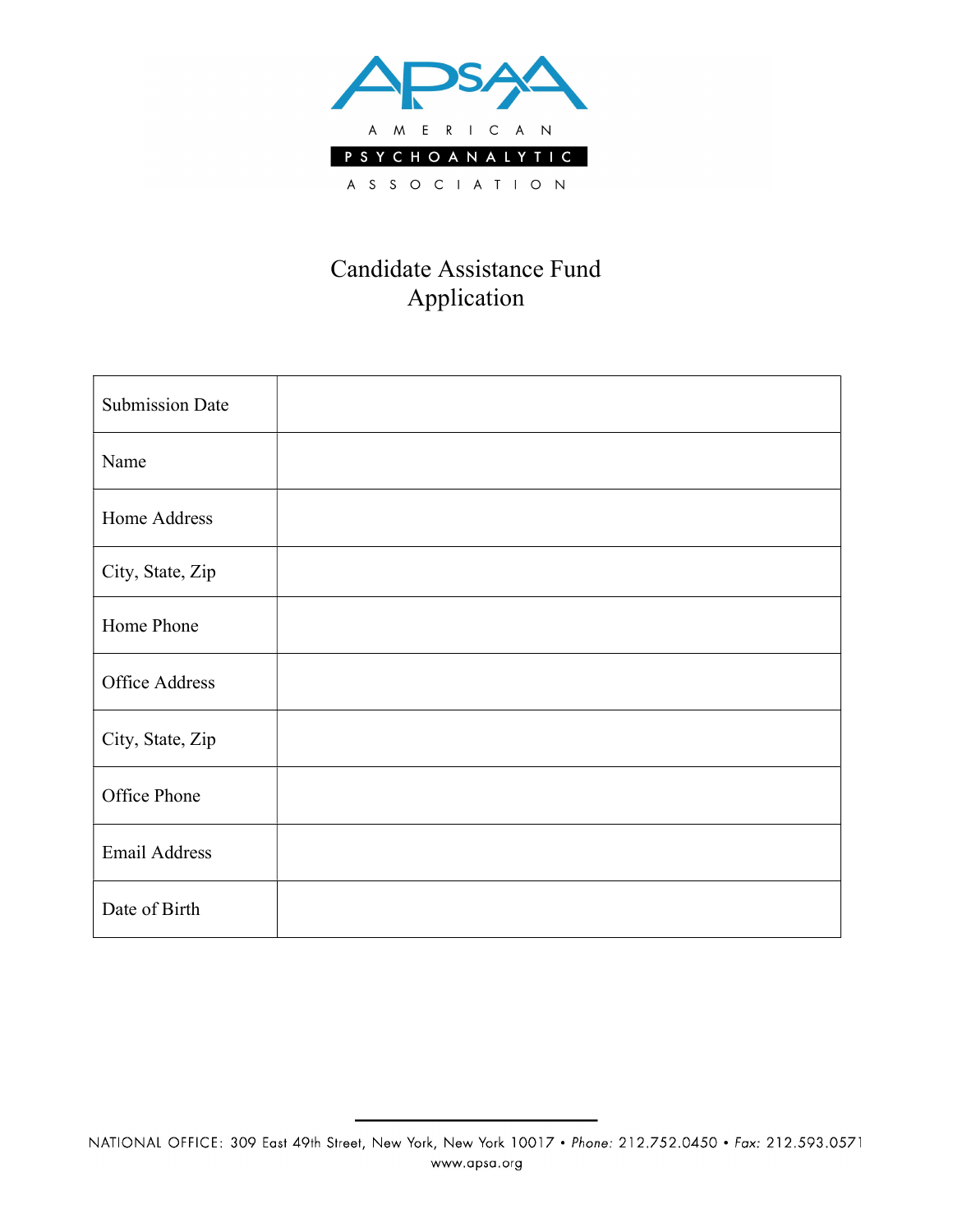| Name of Institute                            |  |
|----------------------------------------------|--|
| <b>Institute Address</b>                     |  |
| City, State, Zip                             |  |
| <b>Institute Phone</b>                       |  |
|                                              |  |
| Year Training<br>Analysis Began              |  |
| Is training analysis<br>ongoing?             |  |
| Number of patients in<br>supervised analysis |  |

1. Have any special arrangements been made by your Institute to help pay the cost of personal analysis or fees for supervision, tuition, or other costs? If yes, please describe.

 $\_$  , and the set of the set of the set of the set of the set of the set of the set of the set of the set of the set of the set of the set of the set of the set of the set of the set of the set of the set of the set of th

2. Have any interruptions in training occurred? If so, for what reasons?

3. Describe current sources of income and approximate annual income from each source (private practice, job, teaching, consultation, research, etc.).

 $\_$  , and the set of the set of the set of the set of the set of the set of the set of the set of the set of the set of the set of the set of the set of the set of the set of the set of the set of the set of the set of th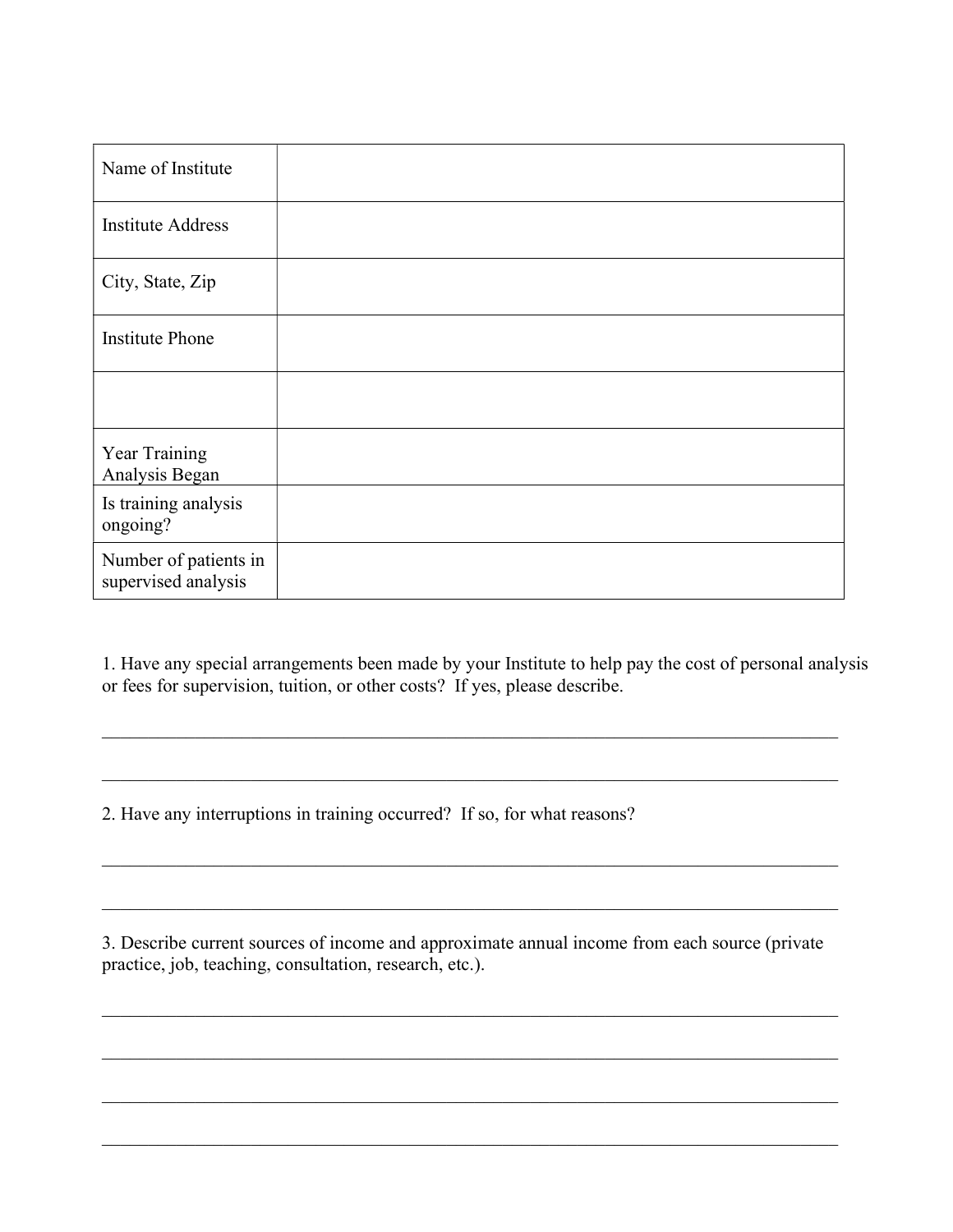### **Financial Data**

#### Income

Sources of annual family income (salaries, private practice, gifts, Trusts, etc.):

|              | ╓        |
|--------------|----------|
|              | ₼        |
|              | $\Gamma$ |
|              | œ        |
| <b>TOTAL</b> |          |

#### **Expenses**

Annual Living Expenses (housing (mortgage/rent), dependants, cost of training, credit card debt, other loan payments, other expenses): Please the annual expenses for these items (i.e. do not list your total mortgage or your total outstanding student loan or your total credit card debt. Rather, list the expense for one year.



**Financial Needs** Describe your anticipated financial needs.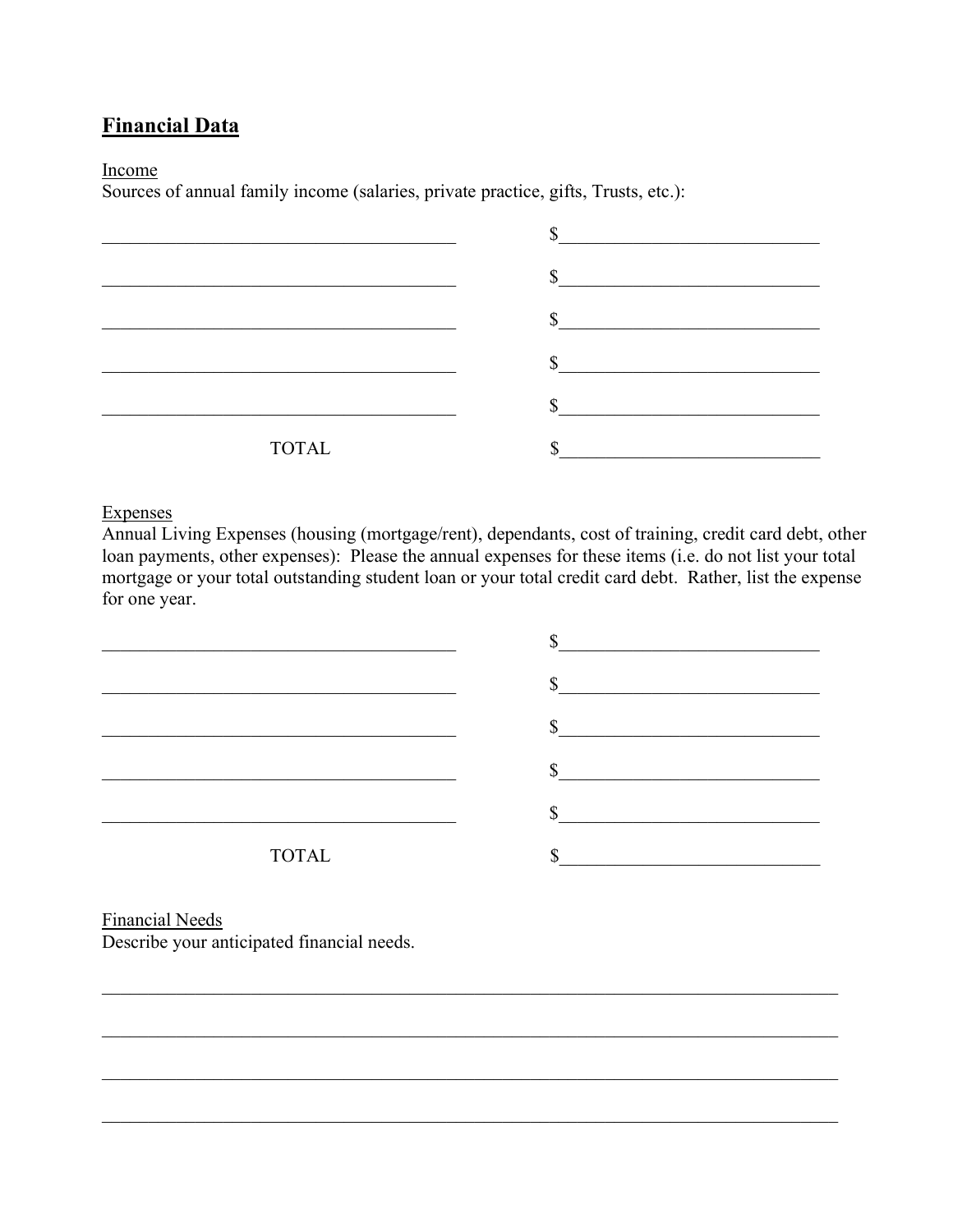Please describe your plans for the future, including use of analytic training.

Are you current on all payments and filings to federal, state, and city tax authorities? If not, please explain.

 $\_$  , and the set of the set of the set of the set of the set of the set of the set of the set of the set of the set of the set of the set of the set of the set of the set of the set of the set of the set of the set of th

## **Authorization**

Candidate

I certify that the information contained herein and submitted in support of this loan application is complete and accurate.

Signature (Candidate)

 $\mathcal{L}_\text{max}$  , and the set of the set of the set of the set of the set of the set of the set of the set of the set of the set of the set of the set of the set of the set of the set of the set of the set of the set of the

 $\mathcal{L}_\text{max}$  , and the set of the set of the set of the set of the set of the set of the set of the set of the set of the set of the set of the set of the set of the set of the set of the set of the set of the set of the

Date

Please submit 2 copies of this application along with 2 copies of:

 $\Box$  Page one and two from your most recent IRS income tax return as well as Schedule C if you file Schedule C.

 $\Box$  A current curriculum vitae

to:

Candidate Assistance Fund American Psychoanalytic Association 309 East 49<sup>th</sup> Street New York, NY 10017

### Institute

The Institute Director is required to authorize on the last page of the application that you are in good standing in training at the Institute.